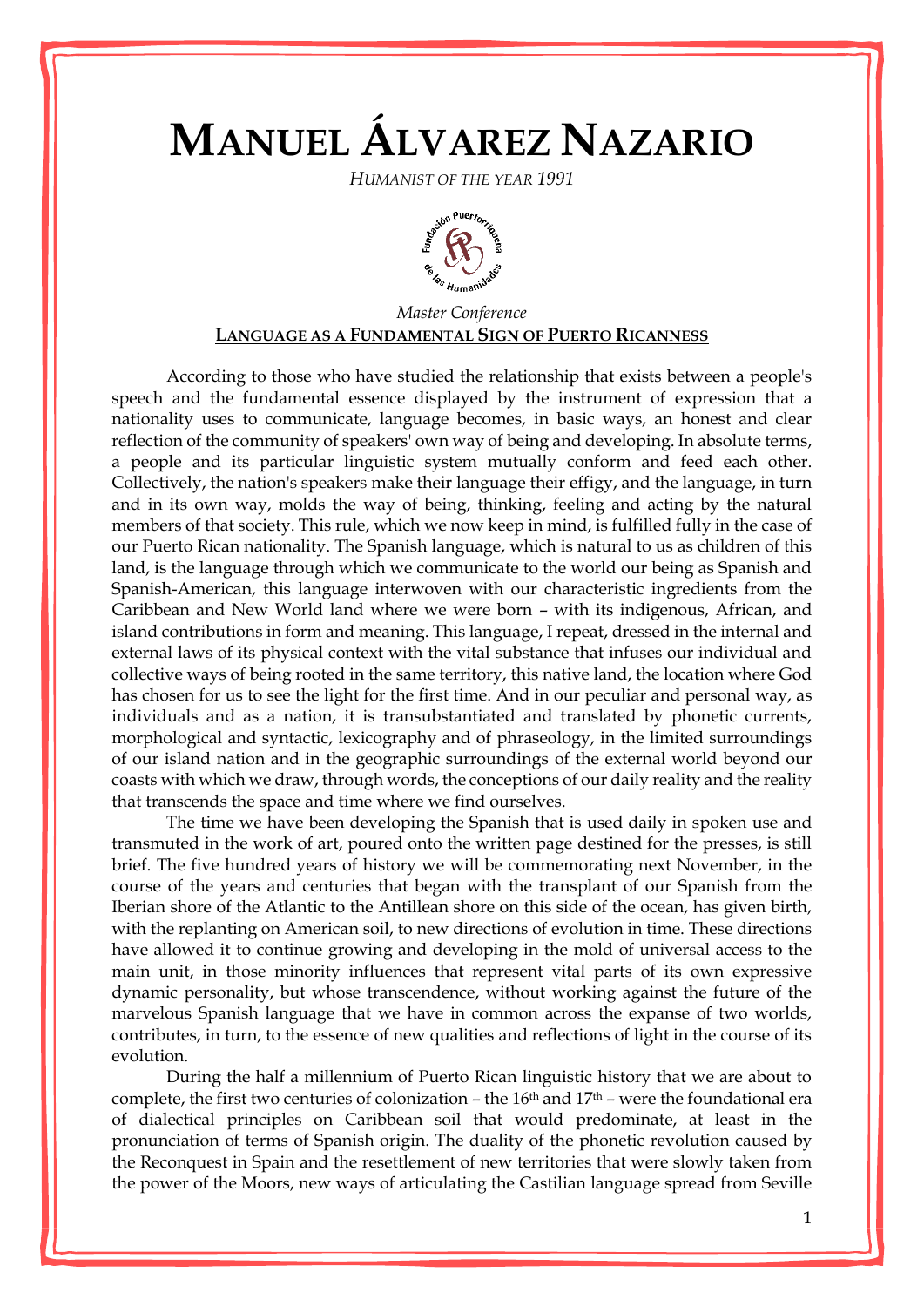to the geographic areas of Andalusia recently freed from the Arabs. This Spanish of Andalusia was exported, early on, to the islands and continental coasts in the Americas across the Atlantic where the conquest made its first historic steps under the power of Castile and Leon. Sheltered by Spanish settlers mainly from Andalusia during the early era of Spanish colonization, the new forms of Spanish were planted in the Atlantic: the "*seseo*" pronunciation of "z" or "c," the conversion of "s" at the end of a syllable or word into an aspirated "h," and the opening before the "h," the use of the old aspiration of the "h" – which in old Castilian was silent – instead of the new "j" that was used in central and northern Spain, but not in Andalusia, the vulgar exchange of the "r" and the "l" at the end of the interior syllable and at the end of the word, and, finally, the pronunciation of the "ll." Thus, since the beginnings of the Spanish colonial centuries, the Spanish that was transplanted to the Caribbean territories came to respond more closely in its pronunciation to the norms of Seville than to Toledo or Madrid. This phonetic speech of Andalusia would have to conform in Antillean use with the arrival in the 16<sup>th</sup> and 17<sup>th</sup> centuries, but continuing and growing stronger in the 18<sup>th</sup> and 19<sup>th</sup> centuries, of colonizers from the Canary Islands, where the language that was re-established beginning in the 15th century is also predominately from Andalusia, because the expeditions that repopulated these islands that Spain made its own in the Atlantic near the coasts of Africa came from the ports of Andalusia. These colonizers from the Canaries, "islanders," as they were called here and in other parts of the tropical Americas, also brought with them to our islands the echoes of their own particular lexicon. The Spanish of the Canary Islands was, early on, pronounced like that of Andalusia, but its vocabulary was not traced mainly to Andalusia, but rather to the tendency to name things in ways that were molded in the Canary Islands.

To be able to understand and accurately estimate how deeply embedded in the soul of Hispanics in general and the Spanish Caribbean in particular are the roots of our Spanish and Spanish-American linguistic essence – the nuclei of fundamental support of our linguistic lineage of Puerto Ricanness – we must examine, from the specific point of view of vocabulary, how perfectly daily speech fits within the framework of Spanish expression in the Caribbean. The Caribbean extends from the islands – our Greater Antilles – to the coasts of our brother countries on "*Tierra Firme*," the name that was given early on during colonial times to the continental territories along the Antillean archipelago in equatorial and Central America.

Under the unity presented by our Spanish language, through its vast reign across two worlds, each member nation in the Spanish-speaking community shows important essences of its being and differentiating natures through the wide variety of lexical usages native to each national or regional land. In the case of the Spanish that was transplanted and developed in the Indies, the richness that has come to make up the distinctive uses of the spoken and written word in our times – the Americanisms, as we call them today – insert in important ways the characteristic and characterizing index of expression that is exclusively ours, with the multiple frameworks of Spanish nationalities on this side of the Atlantic. For various historical reasons, however, the trend toward variation in this aspect of Antillean lexicography that shows itself in the numerous divergences from country to country, has long been countered by a defined propensity toward a shared destiny that leads us to share many features from the vast number of words that are more correctly called Americanist in the regions that can be grouped together – based on the community of linguistic use – in the brother countries of the Spanish American world. This, for example, can be seen from the beginning of the Spanish colonies in the Caribbean region.

From the original center of the Spanish of the Indies, the base of dispersion and the center of political-administrative, judicial, ecclesiastical and cultural prestige, located in the Antillean city of Santo Domingo de Guzmán, spread through all the territories later colonized in the Caribbean Basin, both on the islands and on the continent, the first gathering of defined Americanisms: sounds such as *hato*, *estancia*, *encomienda*, *encomendero*, *mazamorra*, *quebrada*,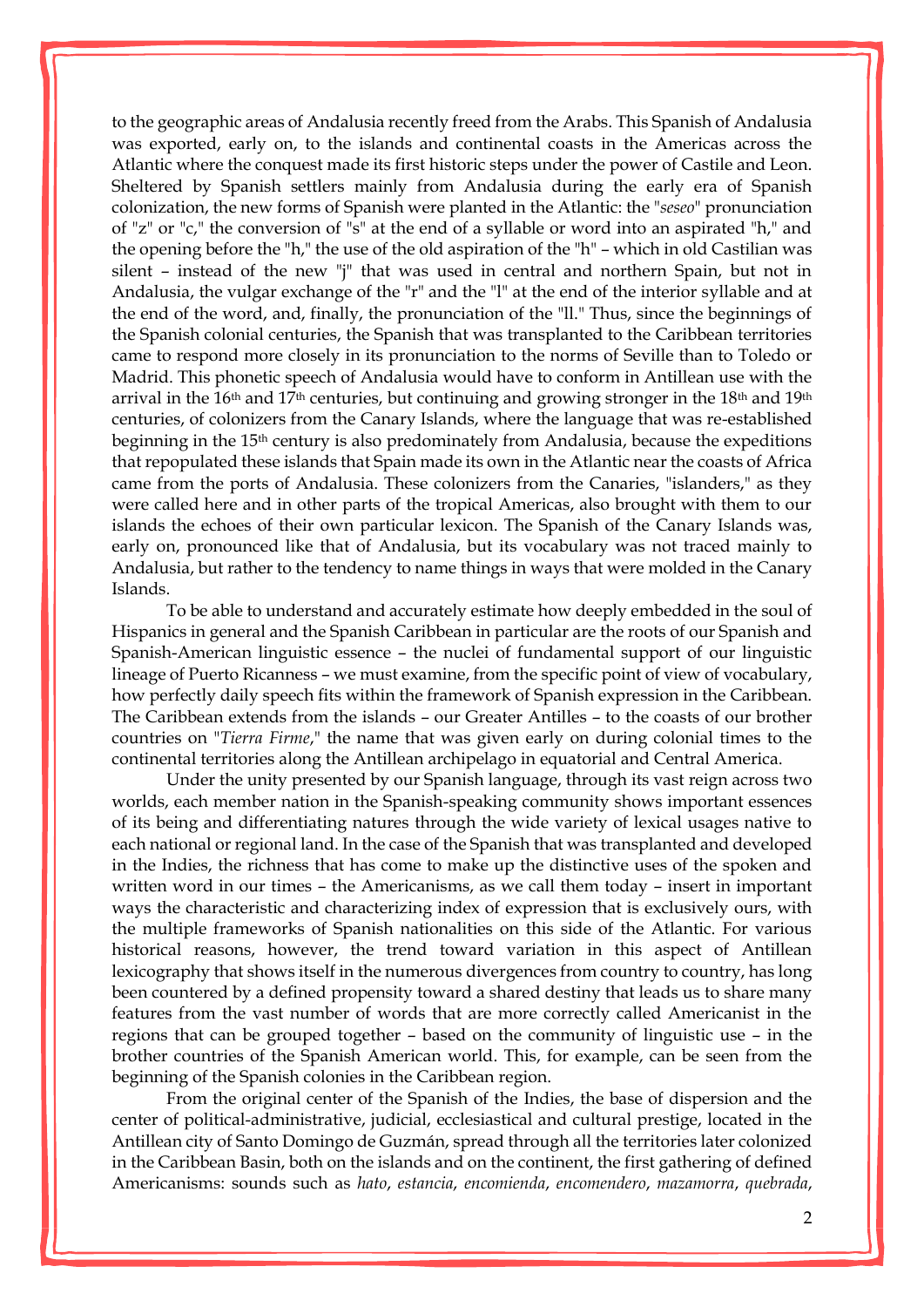etc., that represented the adaptation of old Castilian words to the realities of new lands or other words gathered from the islands' indigenous languages -- *sabana*, *seboruco*, *conuco*, *barbacoa*, *aja*, *casabe*, *naboria,* or *naboría*, etc., and others, such as *canoa, bohío, cacique, iguana, hamaca, tabaco, maíz,* and *huracán*, that would become incorporated into general Spanish. Or, some of the African words used earlier in the New World, such as *ñame*, *guineo*, *monicongo*, *manicongo* or *congo*, *mariagola*, *guarapo*, etc. Those words have almost all been preserved to today in Spanish Caribbean speech, many of them, as is natural, with varying force from one country to another in their modern form. It may be the case, for example, that *hato*, which continues to be a living reality in rural use in the Venezuelan plains, only continues in Puerto Rico in rural and urban municipal names – *Hato Rey*, *Hato Tejas*, *Hatillo,* etc. – as an empty vestige of the active meaning, mute testimony to the old times of the Spanish colonial past.

As seen from the examples above, there are three currents that operated *ab initio* on the innovation of the vocabulary of early Spanish in the Caribbean: first, the use of old words from the Iberian peninsula – Castilian, western, sailing terms, military words, etc. – to describe similar things in the colonial setting, along with the derivation of new terms from pre-existing Spanish voices and the creation of original names through figurative language; second, the assimilation of indigenous words from the islands (and, later, also from the continent), as well as words from the lips of African slaves and their early descendants on the islands. Soon, from the colonies in the 16th century, the influence would be felt in our Caribbean lands of the immigrants from the Canary Islands who began to settle among us in huge numbers.

The Canary way of speech in island and continental territories of the Spanish Caribbean would come to constitute, over time, one of the main points of our local way of communication in the Americas, weaving together the islands and the continental areas with new ties of dialectical unity that were specifically ours. A study clearly shows that countless words in the Atlantic archipelago came from there. Old Spanish words whose use today is in decline were preserved in the Canary insular use – *hoya* or *rehoya*, *abra*, *cabañuelas*, *cuadril*, *pasmo*, *rehundir*, *amañarse*, *sancocho*, *zagalejo*, etc. Also, terms of Portuguese and western Spanish origin in the islands, some of them with sailing origins – *banda*, *furnia*, *chubasco*, *hacío*, or *haciíto*, *virazón*, *burga(d)o*, *matojo*, *aguaviva*, *chola*, *cielo de la boca*, *botar*, *fañoso*, *gago*, *gamba(d)o*, *enjillarse* or *enjillirse*, *engo(d)arse*, *manguarse*, *jiribilla*, *desinquieto*, *frangollo*, *millo*, *mojo* or *mojito*, *lasca*, *bochinche* and derivations. Other usages from the Canary Islands, developed formally or semantically from the local lexicon that would take on other meanings in our Caribbean lands: *terrero*, *tabaiba*, *apalastrarse*, *tonino*, *sanano*, *gofio*, *tirijala*, *pastel,* "a typical Christmas dish," etc. Of special importance and interest in the Antillean and general Caribbean vocabulary, inherited from the Canary Islands, are the multiple words related to the old ways of making sugar in presses and cockfighting. Both activities were imported from the islands, the former in the 16th century and the latter in the 18th century. Beyond mere isolated mentions, the linguistic influence of the Canary Islands on our speech in Puerto Rico, the Antilles and the Caribbean appears in the links between general Spanish and usages more typical of the archipelago: *un bando de una partida de*, *una de*, *un cacho de* (or, as an exclamatory, *¡qué cacho de*...!*, cerrarse* (someone) *de negro*, *coger* or *tener fundamento*, *ir cayendo* (someone in something), *pegar con*, (a person), *venir siendo* (someone in relation to the parentage of another person), *ir a tener*, *dar bandazos* or *barquinazos*, *estar a rey*. With these expressions – words and phrases – the ear and the soul have been nurtured by the mother language in these American tropical latitudes – Antillean Venezuelan and Colombian on the coast – flood us with vital resonances of situations, actions and feelings underlined in daily life.

The first registry of lexicological Americanisms published by Antonio de Alcedo<sup>1</sup> in 1786-1789 allows us today to have an idea of a substantial part of the regional vocabulary that was used commonly in the last decades of the 18th century in Cartagena de Indias, where the author was settled, with explanations of usages in a variety of cases from New Granada to Quito (where Alcedo came from) and from Peru. Also, a large number of words that the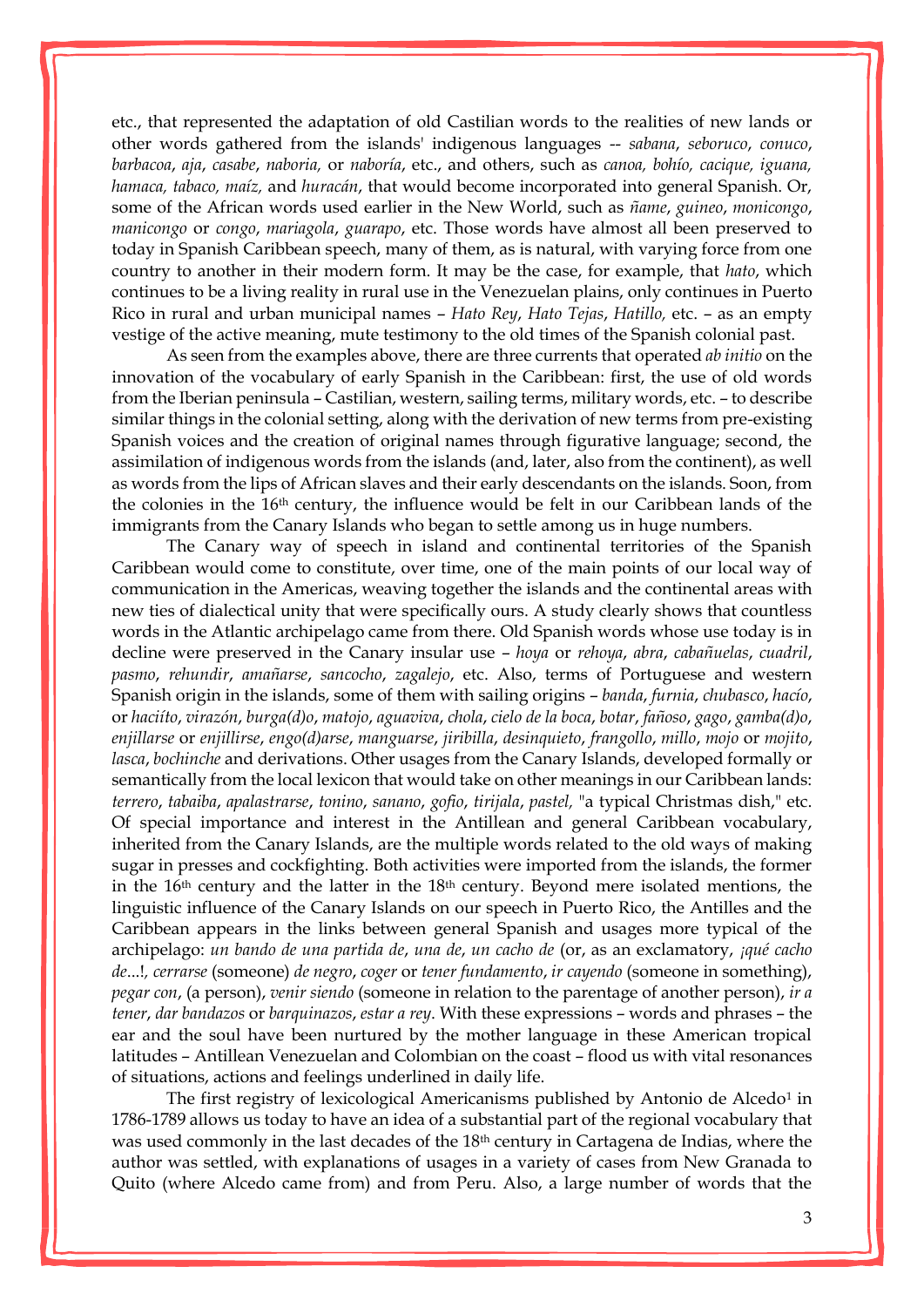author cites are words from the early days of Spanish in the Antilles, which makes it possible today to reconstruct and fully consider, based on Alcedo's data, a wide pan-Caribbean picture of community expression, with particular reference to the linguistic aspect of the words, which already existed two centuries earlier, with roots that unquestionably reach back to the earliest colonial history in our lands. The writer's reports tend to focus first on the important fact that the Spanish of the Caribbean islands and the neighboring continental territories preserves the legacy of indigenous words with insular Arawak roots. The most general words in American usage that Alcedo notes are mostly regional Puerto Rican, Dominican and Cuban words that appear in the historical texts from the late 15<sup>th</sup> century and others that do not appear in those ancient papers, but have remained part of the Antillean lexicon, such as those related to the flora and its fruits and other products: *ají*, *bejuco*, *cabuya*, *caimito*, *caoba*, *capá*, *ceiba*, *corozo*, *guanábana*, *guayaba*, *hácana*, *hicacos*, *jeniquén* or *"henequen," jobo*, *maguey*, *maíz*, *mamey*, *mangle*, *maní*, *moniato*, *papaya*, *pita, pitahaya*, *tabaco*; to the fauna: *carey*, *comején*, *jején*, *hicotea*, *iguana*, *[manatí](http://enciclopediapr.org/ing/article.cfm?ref=07121802)*, *nigua*; names of miscellaneous domestic and personal items: *batea*, *canoa*, *hamaca*, *macana*; food, *cazabe*; and the land, *sabana*. This list allows us to appreciate the number of words of pre-Spanish origin that circulated in the Spanish of Puerto Rico and the Antilles, as well as other territories of the Spanish Caribbean, in the final decades of the 18th century.

Another aspect of vocabulary noted by Alcedo that is characteristic of the Caribbean tropical Americas is the series of terms that we call our own *criollismos*, or original expressions with Spanish roots that have developed specifically Antillean forms and meanings in the daily life of the islands, many of them still in use today in our national societies. The writer often paused in his descriptions to offer us colorful looks at the local customs in the tropical zones of the Americas. Among these words, some still refer to distant medieval usages in Castile, a continent and content unchanged by time, such as *prieto,* "the same as the color black," but for the most part these words are true recreations or revisions of speech from the particularities of life on this side of the Atlantic at that time. There were various references to racial classification in a society that was continuously in the process of fusing three distinct ethnicities: *cuarterón*, *quinterón*, *salta atrás*, *tente en el aire*, *zambo*. Also preserved was the word *cimarrón*, born in the 16th century to describe a slave that flees his owner. In reference to clothing, there were terms such as *chamarreta,* "a certain kind of jerkin with sleeves," and *listadillo,* "cotton handkerchief commonly with blue and white stripes." For fauna, there were names such as *aquililla,* "a light horse," a word that Navarro Tomás found was still used in rural Puerto Rico in 1927-28; *picaflor,* "hummingbird," *zancudo,* "a certain kind of mosquito," etc. For flora, there were various words such as: *coco* and the derivative *cocada,* "a sweet made from shredded coconut and sold by blacks in the streets"; the American phrase *palo santo* for "lignam vitae," *palmito* "edible heart of the palm," *piña*, *plátano*, with this latter word referring to the plantain fruit still called the same thing today as well as additional allusions to other banana-like fruits, "a species of plantains that are distinguished by names such as *bananos, guineos, dominicos* and *cambures*," etc. The African lexicon is represented in Alcedo's registry by words such as *zambo*, *bananos*, *cambures*, mentioned above, as well as others such as *congo,* "caste of blacks," *guarapo,* "a common drink made of cane juice," *malaqueta,* "Tabasco pepper," *moteta, ñame* or *iñame,* "the edible root," and *patilla,* "watermelon."

The fact that each country put its own seal on the on the huge number of words that circulated in the island and coastal territories of the Caribbean Basin would have to conform later with other lexical references of the Spanish of Cuba, particularly the *Diccionario provincial casi razonado de voces cubanas* that Esteban Pichardo would publish in several editions beginning in 1836. Works of the past century, such as that by Pichardo, confirm the appearance of a way of speaking from the pan-Caribbean soul that, under the equalizing force imposed by general Spanish, shows in reality a unifying or quasi-unifying form of expression in the common lexicographical usage in our geographic region of the Spanish Caribbean.